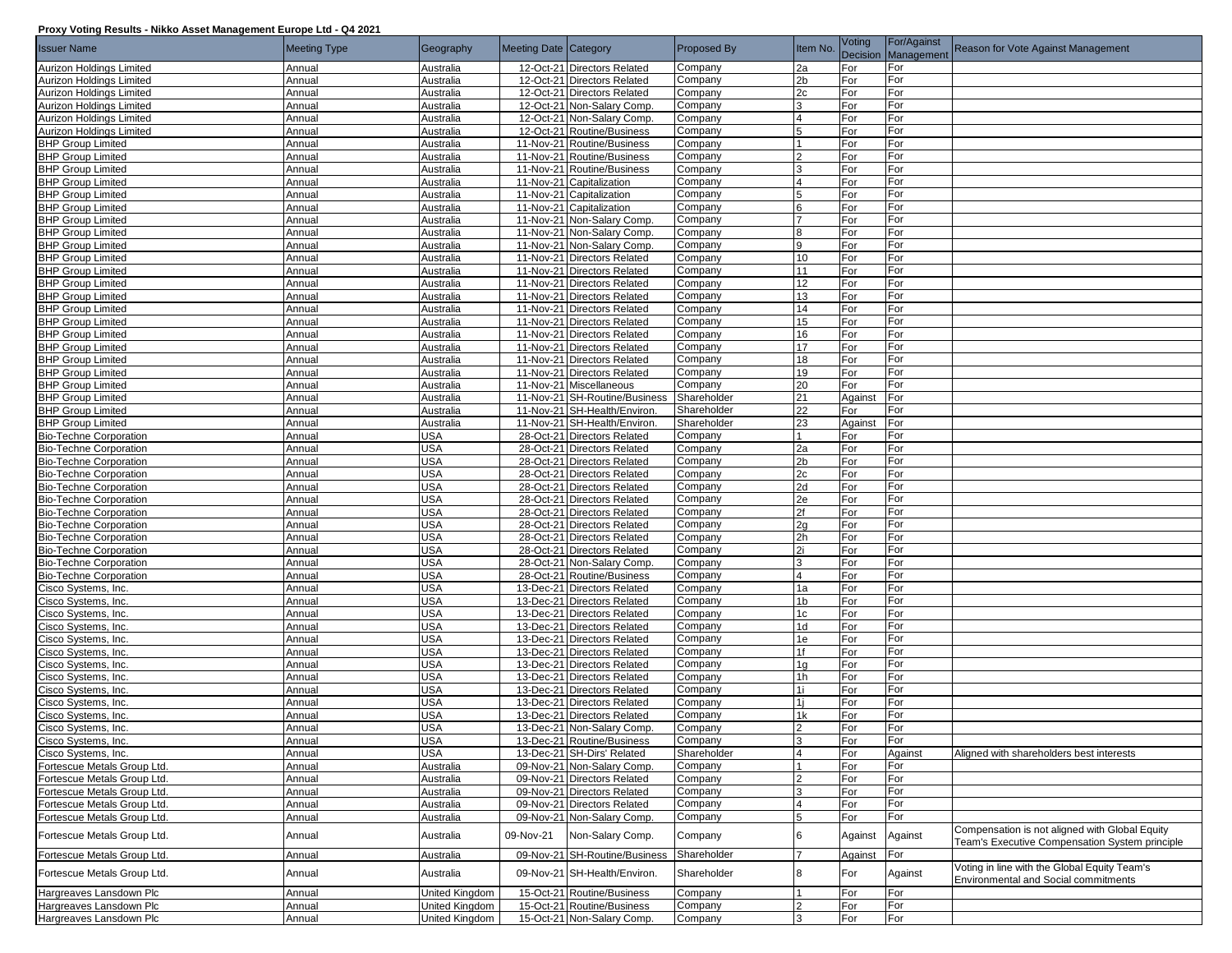| Hargreaves Lansdown Plc                         | Annual                            | <b>United Kingdom</b> | 15-Oct-21 Routine/Business     | Company     | $\overline{4}$   | For     | For     |                                                                                      |
|-------------------------------------------------|-----------------------------------|-----------------------|--------------------------------|-------------|------------------|---------|---------|--------------------------------------------------------------------------------------|
| Hargreaves Lansdown Plc                         | Annual                            | United Kingdom        | 15-Oct-21 Routine/Business     | Company     | 5                | For     | For     |                                                                                      |
| Hargreaves Lansdown Plc                         | Annual                            | United Kingdom        | 15-Oct-21 Directors Related    | Company     | 6                | For     | For     |                                                                                      |
|                                                 |                                   |                       |                                |             |                  |         |         |                                                                                      |
| Hargreaves Lansdown Plc                         | Annual                            | United Kingdom        | 15-Oct-21 Directors Related    | Company     |                  | For     | For     |                                                                                      |
| Hargreaves Lansdown Plc                         | Annual                            | <b>United Kingdom</b> | 15-Oct-21 Directors Related    | Company     | 8                | For     | For     |                                                                                      |
| Hargreaves Lansdown Plc                         | Annual                            | United Kingdom        | 15-Oct-21 Directors Related    | Company     | 9                | For     | For     |                                                                                      |
| Hargreaves Lansdown Plc                         | Annual                            | United Kingdom        | 15-Oct-21 Directors Related    | Company     | 10               | For     | For     |                                                                                      |
| Hargreaves Lansdown Plc                         | Annual                            | <b>United Kingdom</b> | 15-Oct-21 Directors Related    | Company     | 11               | For     | For     |                                                                                      |
| Hargreaves Lansdown Plc                         | Annual                            | United Kingdom        | 15-Oct-21 Directors Related    | Company     | 12               | For     | For     |                                                                                      |
| Hargreaves Lansdown Plc                         | Annual                            | United Kingdom        | 15-Oct-21 Directors Related    | Company     | 13               | For     | For     |                                                                                      |
|                                                 |                                   |                       |                                |             |                  |         |         |                                                                                      |
| Hargreaves Lansdown Plc                         | Annual                            | United Kingdom        | 15-Oct-21 Directors Related    | Company     | 14               | For     | For     |                                                                                      |
| Hargreaves Lansdown Plc                         | Annual                            | United Kingdom        | 15-Oct-21 Directors Related    | Company     | 15               | For     | For     |                                                                                      |
| Hargreaves Lansdown Plc                         | Annual                            | United Kingdom        | 15-Oct-21 Capitalization       | Company     | 16               | For     | For     |                                                                                      |
| Hargreaves Lansdown Plc                         | Annual                            | United Kingdom        | 15-Oct-21 Capitalization       | Company     | 17               | For     | For     |                                                                                      |
| Hargreaves Lansdown Plc                         | Annual                            | United Kingdom        | 15-Oct-21 Capitalization       | Company     | 18               | For     | For     |                                                                                      |
| Hargreaves Lansdown Plc                         | Annual                            | <b>United Kingdom</b> | 15-Oct-21 Antitakeover Related | Company     | 19               | For     | For     |                                                                                      |
| Hexagon AB                                      | <b>Extraordinary Shareholders</b> | Sweden                | 17-Nov-21 Routine/Business     | Company     |                  | For     | For     |                                                                                      |
| Hexagon AB                                      | <b>Extraordinary Shareholders</b> | Sweden                | 17-Nov-21 Routine/Business     | Company     |                  | For     | For     |                                                                                      |
|                                                 |                                   |                       |                                |             | 3                |         | For     |                                                                                      |
| Hexagon AB                                      | <b>Extraordinary Shareholders</b> | Sweden                | 17-Nov-21 Routine/Business     | Company     |                  | For     |         |                                                                                      |
| Hexagon AB                                      | <b>Extraordinary Shareholders</b> | Sweden                | 17-Nov-21 Routine/Business     | Company     | 4.1              | For     | For     |                                                                                      |
| Hexagon AB                                      | <b>Extraordinary Shareholders</b> | Sweden                | 17-Nov-21 Routine/Business     | Company     | 4.2              | For     | For     |                                                                                      |
| Hexagon AB                                      | <b>Extraordinary Shareholders</b> | Sweden                | 17-Nov-21 Routine/Business     | Company     | 5                | For     | For     |                                                                                      |
| Hexagon AB                                      | <b>Extraordinary Shareholders</b> | Sweden                | 17-Nov-21 Directors Related    | Company     | 6                | For     | For     |                                                                                      |
| Hexagon AB                                      | <b>Extraordinary Shareholders</b> | Sweden                | 17-Nov-21 Directors Related    | Company     |                  | For     | For     |                                                                                      |
| Hexagon AB                                      | <b>Extraordinary Shareholders</b> | Sweden                | 17-Nov-21 Directors Related    | Company     | 8.1              | For     | For     |                                                                                      |
| Hexagon AB                                      | <b>Extraordinary Shareholders</b> |                       | 17-Nov-21 Directors Related    | Company     | 8.2              | For     | For     |                                                                                      |
|                                                 |                                   | Sweden                |                                |             |                  |         |         |                                                                                      |
| Hexagon AB                                      | <b>Extraordinary Shareholders</b> | Sweden                | 17-Nov-21 Directors Related    | Company     | 9                | For     | For     |                                                                                      |
| Housing Development Finance Corporation Limited | Special                           | India                 | 10-Nov-21 Directors Related    | Company     |                  | For     | For     |                                                                                      |
| Housing Development Finance Corporation Limited | Special                           | India                 | 10-Nov-21 Directors Related    | Company     | $\mathcal{P}$    | For     | For     |                                                                                      |
| Housing Development Finance Corporation Limited | Special                           | India                 | 10-Nov-21 Routine/Business     | Company     | 3                | For     | For     |                                                                                      |
| Housing Development Finance Corporation Limited | Special                           | India                 | 10-Nov-21 Routine/Business     | Company     | $\overline{4}$   | For     | For     |                                                                                      |
| Microsoft Corporation                           | Annual                            | <b>USA</b>            | 30-Nov-21 Directors Related    | Company     | 1.1              | For     | For     |                                                                                      |
| Microsoft Corporation                           | Annual                            | <b>USA</b>            | 30-Nov-21 Directors Related    | Company     | 1.2              | For     | For     |                                                                                      |
|                                                 |                                   |                       |                                |             |                  |         |         |                                                                                      |
| Microsoft Corporation                           | Annual                            | <b>USA</b>            | 30-Nov-21 Directors Related    | Company     | 1.3              | For     | For     |                                                                                      |
| Microsoft Corporation                           | Annual                            | <b>USA</b>            | 30-Nov-21 Directors Related    | Company     | 1.4              | For     | For     |                                                                                      |
| Microsoft Corporation                           | Annual                            | <b>USA</b>            | 30-Nov-21 Directors Related    | Company     | 1.5              | For     | For     |                                                                                      |
| Microsoft Corporation                           | Annual                            | <b>USA</b>            | 30-Nov-21 Directors Related    | Company     | 1.6              | For     | For     |                                                                                      |
| Microsoft Corporation                           | Annual                            | <b>USA</b>            | 30-Nov-21 Directors Related    | Company     | 1.7              | For     | For     |                                                                                      |
| Microsoft Corporation                           | Annual                            | <b>USA</b>            | 30-Nov-21 Directors Related    | Company     | 1.8              | For     | For     |                                                                                      |
| Microsoft Corporation                           | Annual                            | <b>USA</b>            | 30-Nov-21 Directors Related    | Company     | 1.9              | For     | For     |                                                                                      |
|                                                 |                                   |                       |                                |             |                  |         |         |                                                                                      |
| Microsoft Corporation                           | Annual                            | <b>USA</b>            | 30-Nov-21 Directors Related    | Company     | 1.10             | For     | For     |                                                                                      |
| Microsoft Corporation                           | Annual                            | <b>USA</b>            | 30-Nov-21 Directors Related    | Company     | 1.11             | For     | For     |                                                                                      |
| Microsoft Corporation                           | Annual                            | <b>USA</b>            | 30-Nov-21 Directors Related    | Company     | 1.12             | For     | For     |                                                                                      |
| <b>Microsoft Corporation</b>                    | Annual                            | <b>USA</b>            | 30-Nov-21 Non-Salary Comp.     | Company     | 2                | For     | For     |                                                                                      |
| Microsoft Corporation                           | Annual                            | <b>USA</b>            | 30-Nov-21 Non-Salary Comp.     | Company     | 3                | For     | For     |                                                                                      |
| Microsoft Corporation                           | Annual                            | <b>USA</b>            | 30-Nov-21 Routine/Business     | Company     | $\overline{4}$   | For     | For     |                                                                                      |
| Microsoft Corporation                           | Annual                            | <b>USA</b>            | 30-Nov-21 SH-Other/misc.       | Shareholder | 5                | For     | Against | Voting in line with the Global Equity Team's<br>Environmental and Social commitments |
| <b>Microsoft Corporation</b>                    | Annual                            | <b>USA</b>            | 30-Nov-21 SH-Other/misc.       | Shareholder | 6                | For     | Against | Voting in line with the Global Equity Team's                                         |
|                                                 |                                   |                       |                                |             |                  |         |         | Environmental and Social commitments                                                 |
| Microsoft Corporation                           | Annual                            | <b>USA</b>            | 30-Nov-21 Social Proposal      | Shareholder | 7                | Against | For     |                                                                                      |
| Microsoft Corporation                           | Annual                            | USA                   | 30-Nov-21 SH-Other/misc.       | Shareholder | 8                | Against | For     |                                                                                      |
| <b>Microsoft Corporation</b>                    | Annual                            | <b>USA</b>            | 30-Nov-21 SH-Other/misc.       | Shareholder | 9                | For     | Against | Voting in line with the Global Equity Team's<br>Environmental and Social commitments |
| Singapore Technologies Engineering Ltd.         | <b>Extraordinary Shareholders</b> | Singapore             | 15-Dec-21 Reorg. and Mergers   | Company     |                  | For     | For     |                                                                                      |
| Sonic Healthcare Limited                        | Annual                            | Australia             | 18-Nov-21 Directors Related    | Company     |                  | For     | For     |                                                                                      |
| Sonic Healthcare Limited                        | Annual                            | Australia             | 18-Nov-21 Directors Related    | Company     |                  | For     | For     |                                                                                      |
|                                                 |                                   |                       |                                |             |                  |         |         |                                                                                      |
| Sonic Healthcare Limited                        | Annual                            | Australia             | 18-Nov-21 Non-Salary Comp.     | Company     | 3                | For     | For     |                                                                                      |
| Sonic Healthcare Limited                        | Annual                            | Australia             | 18-Nov-21 Non-Salary Comp.     | Company     | $\overline{4}$   | For     | For     |                                                                                      |
| Sonic Healthcare Limited                        | Annual                            | Australia             | 18-Nov-21 Non-Salary Comp.     | Company     | 5                | For     | For     |                                                                                      |
| Sun Hung Kai Properties Limited                 | Annual                            | Hong Kong             | 04-Nov-21 Routine/Business     | Company     |                  | For     | For     |                                                                                      |
| Sun Hung Kai Properties Limited                 | Annual                            | Hong Kong             | 04-Nov-21 Routine/Business     | Company     | 2                | For     | For     |                                                                                      |
| Sun Hung Kai Properties Limited                 | Annual                            | Hong Kong             | 04-Nov-21 Directors Related    | Company     | 3.1a             | For     | For     |                                                                                      |
| Sun Hung Kai Properties Limited                 | Annual                            | Hong Kong             | 04-Nov-21 Directors Related    | Company     | 3.1 <sub>b</sub> | For     | For     |                                                                                      |
| Sun Hung Kai Properties Limited                 | Annual                            | Hong Kong             | 04-Nov-21 Directors Related    | Company     | 3.1 <sub>c</sub> | For     | For     |                                                                                      |
|                                                 |                                   |                       |                                |             |                  |         |         | Proposed board composition is not aligned with                                       |
| Sun Hung Kai Properties Limited                 | Annual                            | Hong Kong             | 04-Nov-21 Directors Related    | Company     | 3.1 <sub>d</sub> | Against | Against | Global Equity Team's governance policy                                               |
| Sun Hung Kai Properties Limited                 | Annual                            | Hong Kong             | 04-Nov-21 Directors Related    | Company     | 3.1e             | For     | For     |                                                                                      |
| Sun Hung Kai Properties Limited                 | Annual                            | Hong Kong             | 04-Nov-21 Directors Related    | Company     | 3.1f             | For     | For     |                                                                                      |
| Sun Hung Kai Properties Limited                 | Annual                            | Hong Kong             | 04-Nov-21 Directors Related    | Company     | 3.2              | For     | For     |                                                                                      |
| Sun Hung Kai Properties Limited                 | Annual                            | Hong Kong             | 04-Nov-21 Routine/Business     | Company     | $\overline{4}$   | For     | For     |                                                                                      |